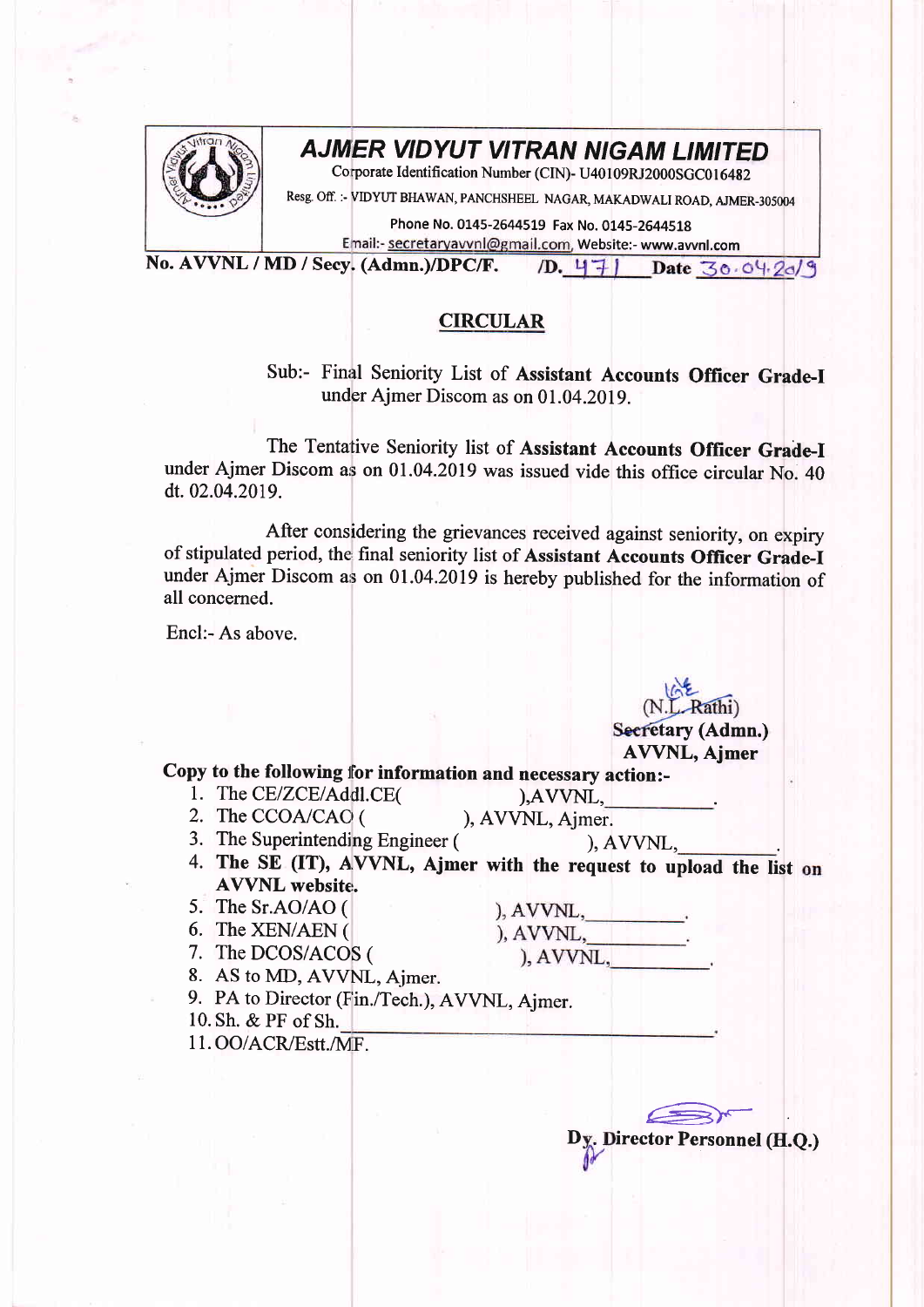|                 | Final Seniority List of Assistan | ∢                     |               | ccounts Officers Grade-I under Ajmer Discom as on 01.04.2019 |         |
|-----------------|----------------------------------|-----------------------|---------------|--------------------------------------------------------------|---------|
| Snr.<br>No.     | Name                             | Categ                 | Date of Birth | Order & Date<br>Prom./Rectt.                                 | Remarks |
|                 | Ashok Kumar Tiwari               | <b>GEN</b>            | 14.08.1969    | Review DPC 2011-12                                           |         |
| $\mathcal{C}$   | Pratibha A Tondan                | SC                    | 06.12.1974    | Review DPC 2011-12                                           |         |
| S               | S.P. Bansiwal                    | SC                    | 15.08.1960    | Re-Review DPC 2012-13                                        |         |
| 4               | Sultan Singh                     | <b>GEN</b>            | 03.07.1959    | Re-Review DPC 2012-13                                        |         |
| 5               | Bhagirat Mal                     | <b>GEN</b>            | 15.10.1959    | Re-Review DPC 2012-13                                        |         |
| $\tilde{Q}$     | Meena<br>Kamlesh Kumari          | $\overline{\text{S}}$ | 04.03.1983    | Re-Review DPC 2012-13                                        |         |
| 7               | Kuldeep Singh                    | SC                    | 30.05.1961    | DPC 2013-14                                                  |         |
| ∞               | Banshidhar Jatoliya              | SC                    | 14.07.1959    | DPC 2015-16                                                  |         |
| $\circ$         | Reena Tiwari                     | <b>GEN</b>            | 14.02.1983    | DPC 2015-16                                                  |         |
| $\overline{10}$ | Ratan Joshi                      | <b>GEN</b>            | 08.07.1983    | DPC 2015-16                                                  |         |
|                 | Manish Kumar Shivani             | <b>GEN</b>            | 29.04.1977    | DPC 2015-16                                                  |         |
| 12              | Sheetal Jain                     | <b>GEN</b>            | 01.07.1983    | DPC 2015-16                                                  |         |
| 13              | Harsha Soni                      | <b>GEN</b>            | 21.10.1981    | DPC 2015-16                                                  |         |
| $\overline{1}$  | Ajay Charan                      | <b>GEN</b>            | 10.06.1985    | DPC 2015-16                                                  |         |
| 15              | Dinesh Tailor                    | <b>GEN</b>            | 11.05.1984    | DPC 2015-16                                                  |         |
| 16              | Dr. Nitesh Paliwal               | <b>GEN</b>            | 15.08.1976    | DPC 2015-16                                                  |         |
| $\overline{17}$ | Hem Lata Verma                   | SC                    | 16.02.1981    | DPC 2016-17                                                  |         |
| $\overline{18}$ | Teena Chauhan                    | SC                    | 30.11.1980    | DPC 2016-17                                                  |         |
| 19              | <b>Ashok Gupta</b>               | <b>GEN</b>            | 24.07.1980    | DPC 2016-17                                                  |         |
| 20              | Lokesh Kumar Sharma              | <b>GEN</b>            | 26.11.1966    | DPC 2016-17                                                  |         |
| 21              | Sunita Jain                      | <b>GEN</b>            | 31.08.1973    | DPC 2016-17                                                  |         |
| 22              | Kirti Kumar Verma                | <b>GEN</b>            | 14.07.1977    | DPC 2016-17                                                  |         |
| 23              | Satya Narayan Meena              | <b>ST</b>             | 15.11.1984    | DPC 2016-17                                                  |         |
| 24              | <b>Amar Meena</b>                | <b>LS</b>             | 07.08.1984    | DPC 2016-17                                                  |         |
| 25              | Subhash Chand                    | SC                    | 19.05.1961    | DPC 2017-18                                                  |         |
|                 |                                  |                       |               |                                                              |         |

AJMER VIDYUT VITRAN NIGAM LIMITED

Tyl  $\frac{1}{2}$ 

Jene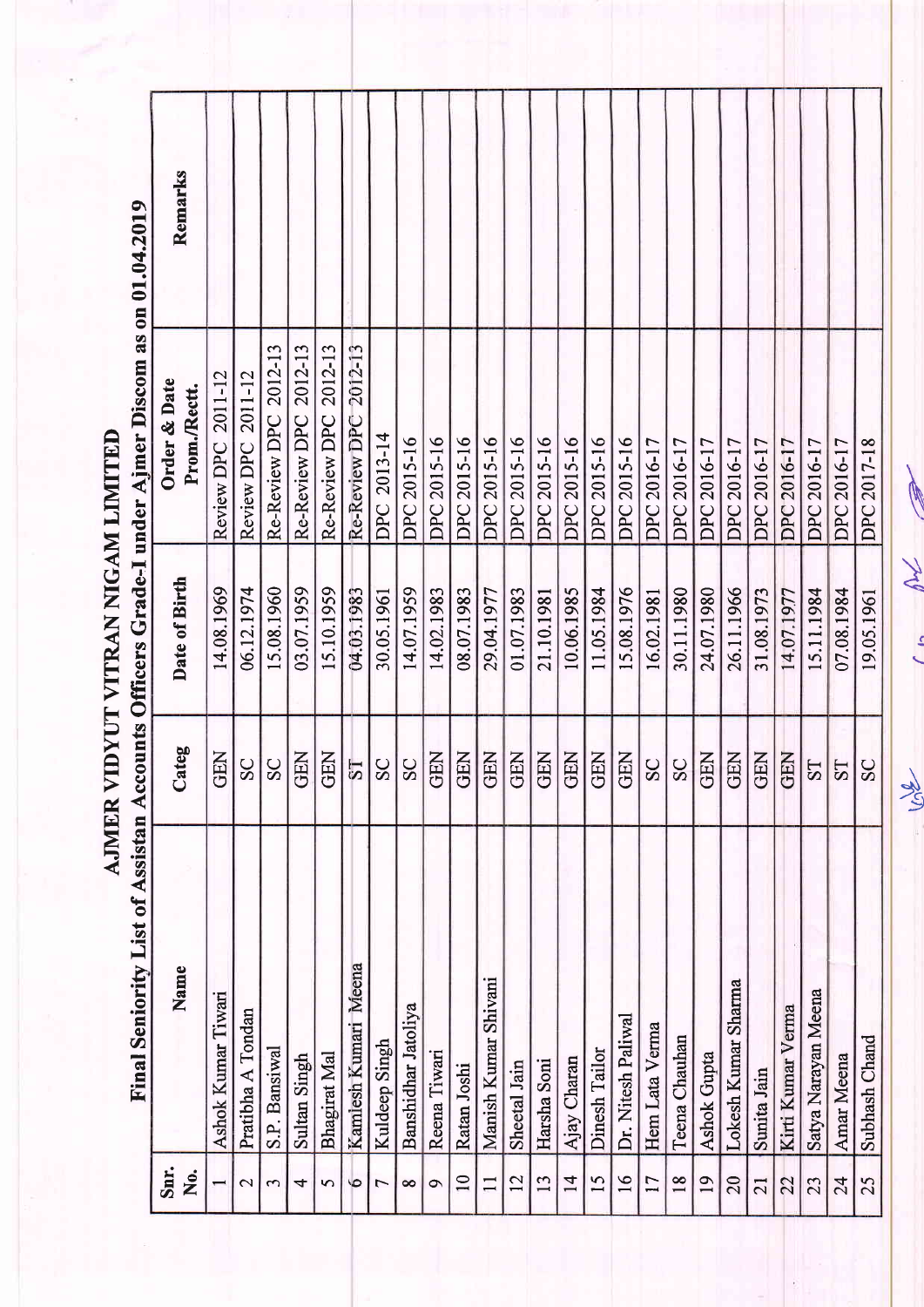| Sunil Dutt Sharma<br>S.N. Vyas |                 | Date of Birth | Prom./Rectt.       | Remarks |
|--------------------------------|-----------------|---------------|--------------------|---------|
|                                | <b>GEN</b>      | 23.06.1968    | <b>DPC 2017-18</b> |         |
|                                | <b>GEN</b>      | 02.07.1959    | <b>DPC 2017-18</b> |         |
| Hema Ram                       | <b>GEN</b>      | 01.07.1959    | DPC 2017-18        |         |
| Gopal Lal Jangid               | <b>GEN</b>      | 03.08.1959    | DPC 2017-18        |         |
| Umesh Kumar Loth               |                 | 05.01.1969    | DPC 2018-19        |         |
| Ram Niwas Dhaniya              |                 | 01.09.1963    | DPC 2018-19        |         |
| Vinod Kumar                    | $\frac{28}{28}$ | 21.05.1966    | DPC 2018-19        |         |
| Govind Ram Kalyan              | SC              | 02.01.1960    | DPC 2018-19        |         |
| Surendra Kumar Bhati           |                 | 02.07.1967    | DPC 2018-19        |         |
|                                | 图面              | 01.07.1969    | DPC 2018-19        |         |
| Kurda Ram Doot                 | GEN             | 18.02.1966    | DPC 2018-19        |         |
| Sushil Kumar Verma             | OBC             | 25.05.1964    | DPC 2018-19        |         |
| Raghuveer Singh                | GEN             | 08.07.1968    | DPC 2018-19        |         |
| Lajpat Rai Raghuvanshi         | <b>GEN</b>      | 15.12.1964    | DPC 2018-19        |         |
| Rajeev Surana                  | <b>REN</b>      | 03.03.1970    | DPC 2018-19        |         |
| Heera Lal Saini                | OBC             | 01.09.1970    | DPC 2018-19        |         |
| Surendra Kumar Saini           | GEN             | 13.11.1968    | DPC 2018-19        |         |
| Birbal Singh Pachar            | <b>GEN</b>      | 01.01.1968    | DPC 2018-19        |         |
| Ram Chandra Somani             | <b>GEN</b>      | 16.02.1971    | DPC 2018-19        |         |
| Madhu Sudan Joshi              | <b>GEN</b>      | 09.12.1967    | <b>DPC 2018-19</b> |         |
| A.K. Srivastava                | <b>GEN</b>      | 15.09.1959    | DPC 2018-19        |         |
| Rameshwar Saini                | OBC             | 01.06.1960    | DPC 2018-19        |         |
| Nirmala Mathur                 | <b>GEN</b>      | 15.11.1964    | DPC 2018-19        |         |
| Manoj Kulshrestha              | <b>GEN</b>      | 03.04.1968    | DPC 2018-19        |         |
| Mahendra Kumar                 | <b>GEN</b>      | 10.06.1972    | DPC 2018-19        |         |
| Pawan Kumar Kaushik            | <b>GEN</b>      | 15.05.1972    | DPC 2018-19        |         |
| Peetha Ram                     | <b>GEN</b>      | 06.08.1966    | DPC 2018-19        |         |